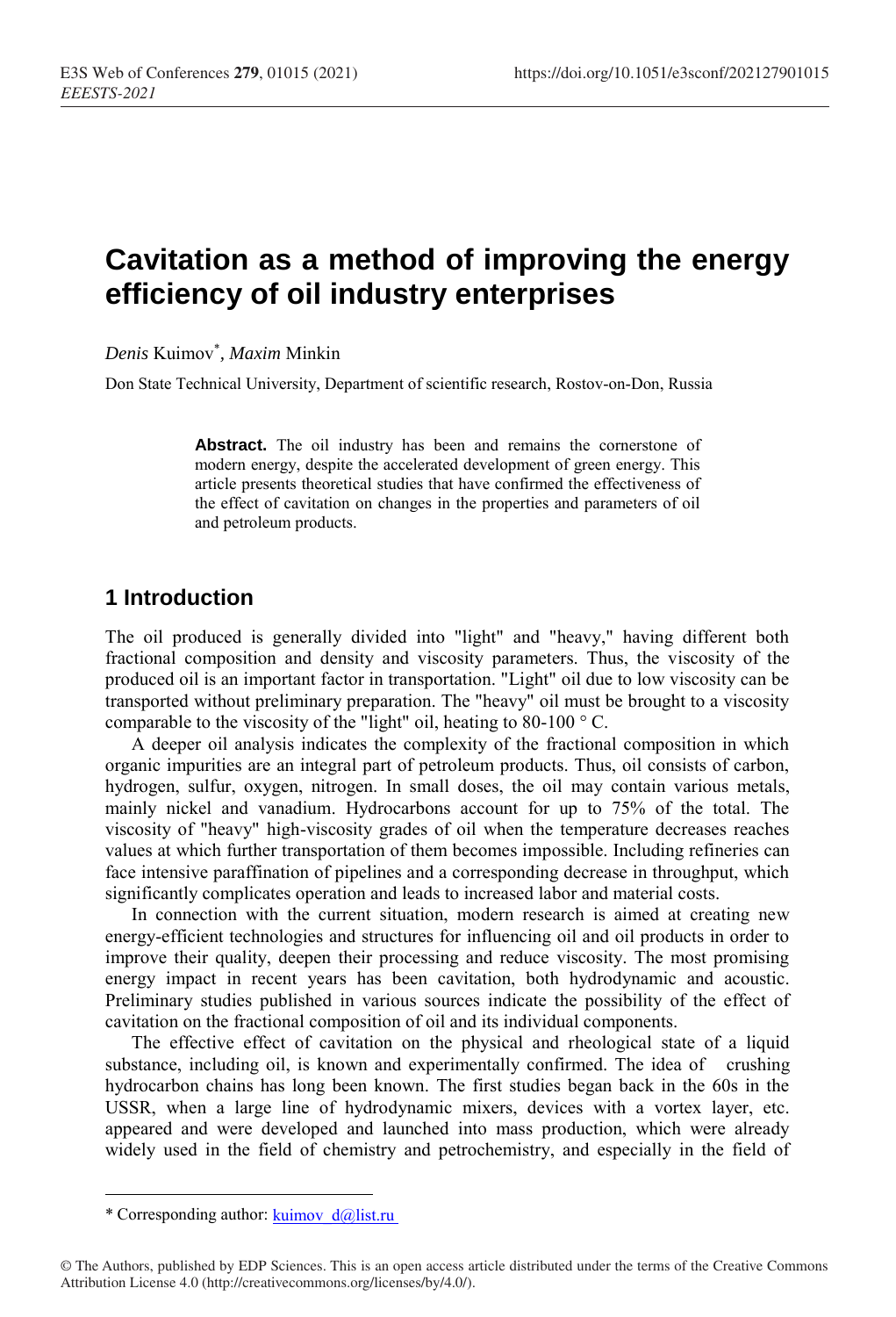decontamination of sewage and heavy water. Today, in the conditions of the increase in the share produced by heavy high-sulfur oil, the relevance of developing new device designs is increasing. The paper [1] presents modern knowledge and possibilities of application of cavitation technologies in the oil industry.

In this publication, an analysis of possible technologies for using cavitation was carried out, including to reduce the viscosity of crude oil, the process of ultrasonic desulfurization, as well as to increase oil recovery.

To date, the scientific literature describes many different experimental studies confirming the effectiveness of the use of cavitation technologies for changing rheological properties and affecting the fractional composition of oil, which often have controversial results. This study highlights the most effective and confirmed, in our opinion, results of the effect of cavitation on oil properties and parameters.

## **2 Materials and methods**

The present work presents physicochemical effects of hydrodynamic and acoustic cavitation in terms of its effect on the structure and properties of oil and oil products. In addition, the application of energy-efficient cavitation technologies for the oil industry is discussed, including increasing the yield of "light" fractions, reducing viscosity to reduce the labor intensity of transporting high-viscosity grades of oil, and cleaning oil products from harmful impurities. Finally, we are discussing the prospects for the industrialization of energy ultrasound.

The paper presents the results of research on scientific achievements in the field of the effectiveness of the impact of various cavitation technologies on the parameters of petroleum products published over the past 30 years of study.

## **3 Results of the study**

The general picture of the formation of the cavitation bubble is presented in the following form. In the vacuum phase, a gap is formed in the liquid in the form of a cavity, which is filled with saturated liquid vapor. In the compression phase, under the influence of increased pressure and surface tension forces, the cavity collapses. A significant effect of cavitation processes is associated with a high concentration of energy released during the collapse process in the treated medium. Now of collapse, the gas pressure and temperature reach significant values, and according to some data reach 100 MPa and 1000 °C, respectively [2]. The small volume of the substance explains this phenomenon when the bubble reaches its minimum radius preceding the collapse.

Based on the results of scientific research [3-5], it can be argued that the radius of the cavitation bubble at the time of collapse can reach, as a rule,  $10^{-7}$ - $10^{-8}$  m, against the radius in an equilibrium state of  $10 \cdot 10^{-6}$  m. It is known that the cavitation "germ" receives its maximum radius Rmax in the rarefaction phase (acoustic wave, the movement of the ferromagnetic element along the liquid flow). The Rmax value is significantly greater than the minimum radius Rmin preceding the collapse process. As a result, the equation of energy stored in the cavitation bubble can be written as follows:

$$
W = \frac{4}{3}\pi R_{max}^2 P_0,
$$
 (1)

where,  $P_0$  - is the pressure of the surrounding liquid, Pa; W - energy, J.

If the following values  $R_{\text{max}}$  = 100 µm,  $P_0$  = 0.1 MPa are taken as the initial data, then the amount of energy stored by the cavitation bubble will be  $4 \cdot 10^{-7}$  J, which, when such a bubble is compressed by 1000 times, will allow the energy density to be  $10^{15}$  J/m<sup>3</sup> [5].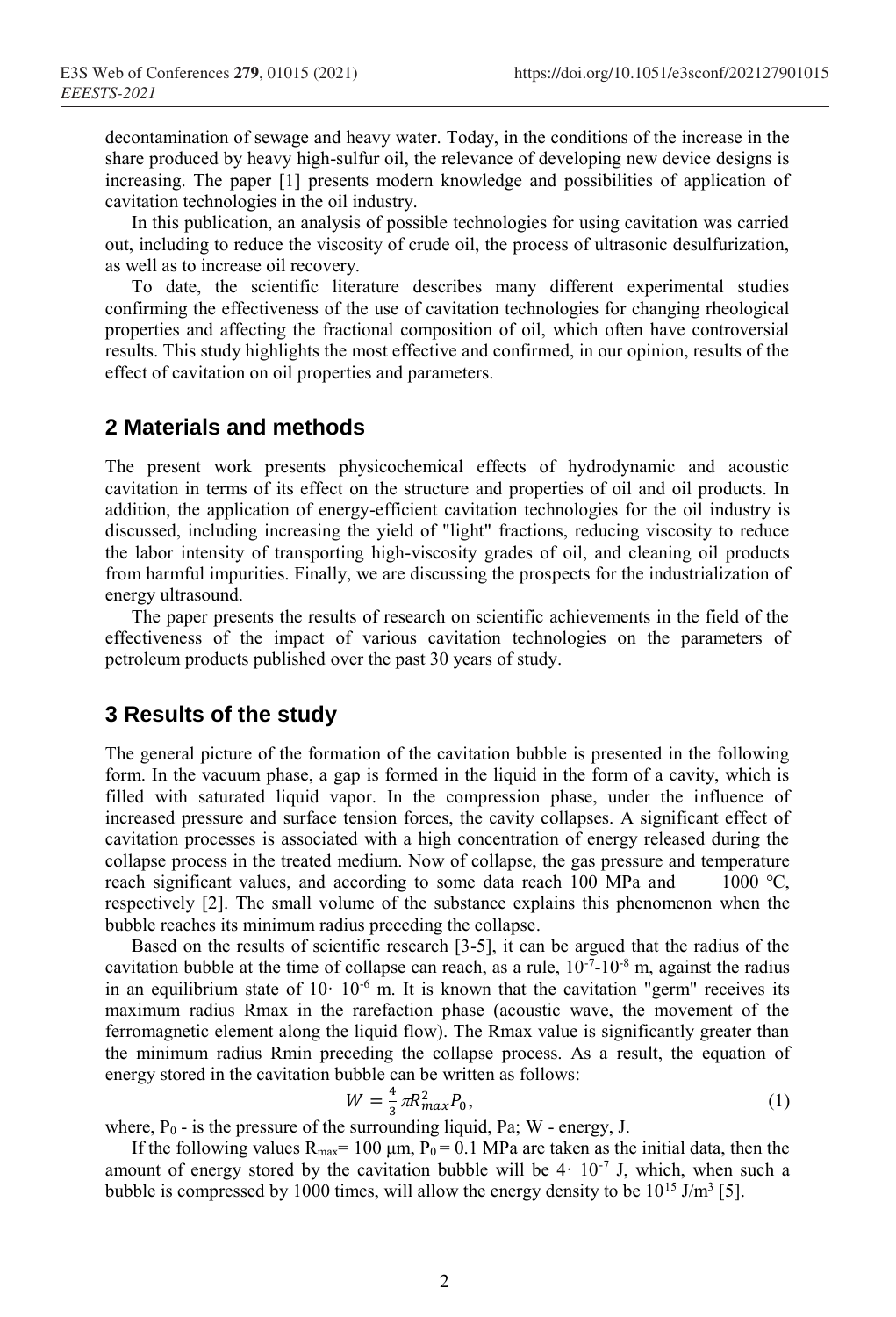The energy generated from the collapse of cavitation bubbles is enough to overcome the energy of compounds and the destruction of molecules. Let's consider possible processes of oil treatment with cavitation effect.

Oil is a high molecular weight, heterogeneous liquid whose molecules are difficult to orient at atmospheric pressure and normal temperature. When external pressure is applied to oil in several hundred atmospheres, the molecules polarize, counteracting external forces and maintaining the equilibrium of the system. If the external pressure is abruptly removed, then the internal forces will begin to break the macromolecules into smaller components, moreover, the density of the product decreases. This principle is the basis of oil treatment in order to change its structure.

| <b>Type of link</b> | Type of<br>connection | <b>Bond break</b><br>energy,<br>kJ/mol |
|---------------------|-----------------------|----------------------------------------|
| C-COOH              | Acids                 | 230                                    |
| $C-C$               | Paraffin              | 332                                    |
| C-N                 | Amines                | 334                                    |
| C-H                 | Paraffin              | 413                                    |
| $C = C$             | Olefins               | 588                                    |

**Table 1.** Bond breaking energy of some types of connections.

#### **3.1 Reduced viscosity of crude oil by cavitation**

In recent years, the world has seen a trend of depletion of so-called "light" oil fields and an increase in the share of "heavy" oil. The use of "heavy" oil brings a lot of difficulties to the oil industry due to the significant energy costs necessary for the transportation of viscous "heavy" oil.

Unlike "light" grades, "heavy" grades of oil have a large share of asphaltenes, heavy metals, sulfur. At the same time, asphaltenes, being complex molecules, are insoluble in straight chain hydrocarbons. Therefore, during transportation, it is possible to deposit asphaltenes causing high-pressure drops in the pipelines, thereby complicating transportation. Heavy oil viscosity exponentially increases as asphaltenes content increases. Therefore, preventing serious agglomeration of asphaltenes is key to reducing the viscosity of crude oil, especially for heavy and superheavy oil.

In some cases, viscosity reduction is achieved by either diluting the "heavy" oil with a "lighter" one, heating the pipelines, and emulsifying the "heavy" oil with water. However, all methods presented greatly increase-operating costs.

A number of works have proved that the use of cavitation can reduce the viscosity of crude oil. In operation [6] it is shown that ultrasonic cavitation oil treatment is capable of reducing viscosity of treated crude oil by 15%. And in operation [7], during cavitation treatment, not only a 57% reduction in viscosity was achieved, but also a change in the fractional composition of the oil product was established.

Despite a large number of theoretical and experimental studies aimed at studying and confirming the effect of reducing viscosity-using cavitation, it is still not completely clear by what processes the viscosity decreases, but there are a number of theories. Most often, the decrease in viscosity is explained by the effect of cavitation on asphaltenes.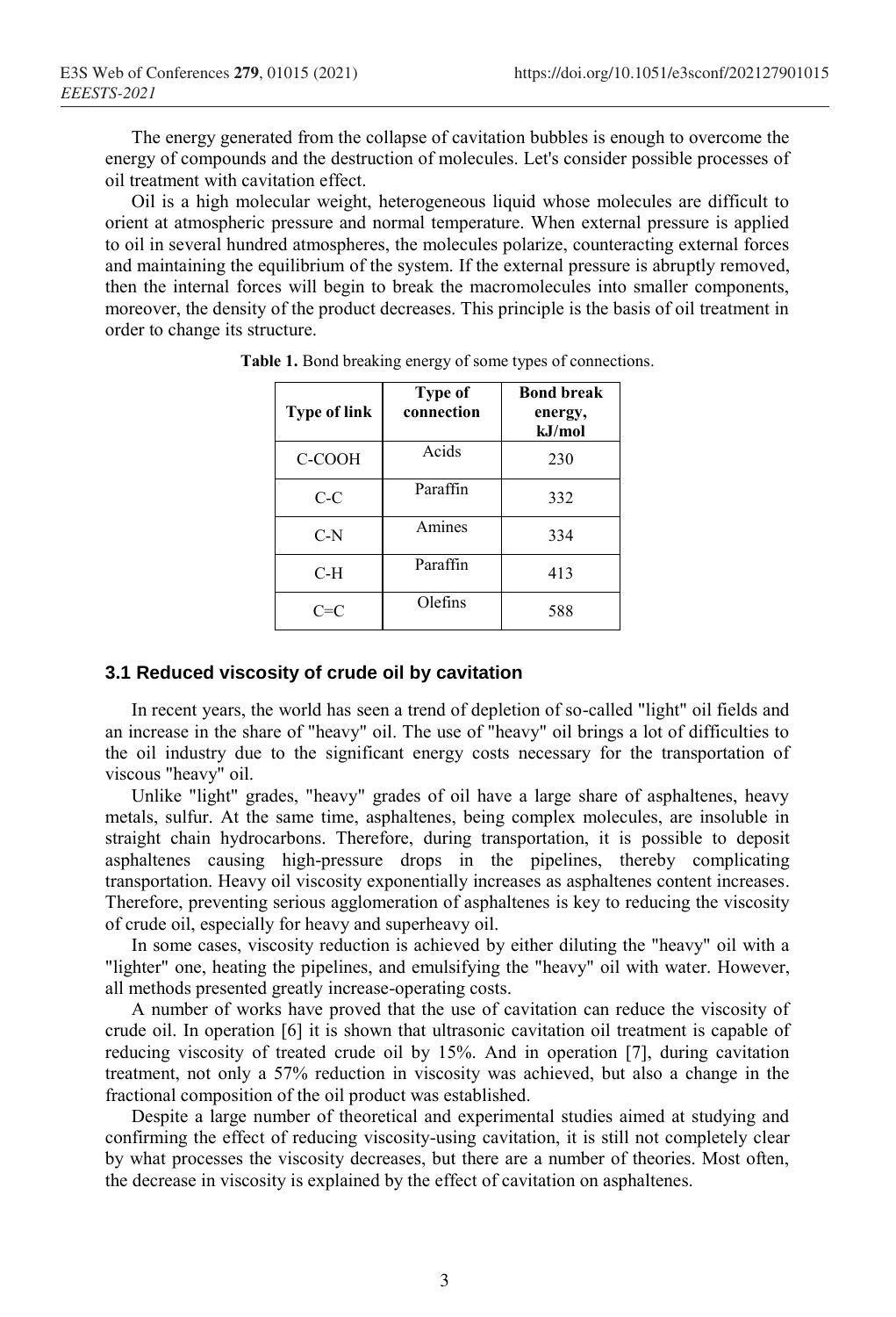According to [8], the asphaltenes are in the form of micellar nuclei and are stabilized by adsorbed resins. In this case, the ratio of resins to asphaltenes are key parameters that affect the viscosity of oil.

In work [9] positive influence of acoustic cavitation on asphaltenes of crude oil is confirmed. According to experimental studies in this field, the effect of acoustic cavitation leads to the decay of asphaltenes. The interaction between the asphaltene particles decreases with a decrease in their size, which subsequently leads to a decrease in viscosity. Thus, according to the conclusions made in work [10], cavitation efficiency is due to both local temperature increase in the area of cavitation bubbles collapse and the effect of cavitation directly on asphaltenes.

Paraffins along with asphaltenes give colloidal properties to petroleum products. The presence of paraffin series hydrocarbons (alkanes) in oil determines the structure and properties of the dispersion system. Oil does not have viscosity subject to the laws of Newton, Poiseuil, Stokes, since long randomly located paraffin and resin molecules form some flexible lattice in which the solution is located. Therefore, the system exerts considerable resistance to shear forces. Cavitation breaks a continuous chain, destroying the bonds between individual parts of molecules. Van der Waals ties break. The acceleration of paraffin dissolution is due to the intensification of oil mixing at the oil-paraffin border and the action of pressure pulses that, as it were, spray paraffin particles.

There are a number of studies according to which the long-term effect of cavitation on oil leads to disruption of bonds in paraffin molecules. As described above, the bond energy of the various hydrocarbons varies over a fairly wide range. Accordingly, when hydrodynamic cavitation affects the oil product, the weakest bonds of molecules begin to decay in it. The weakest bonds are bonds in the middle of the molecule, where it is easier to tear off part of the molecule than from the end, which accordingly leads to a peculiar fragmentation of long hydrocarbon chains into smaller ones.

Based on the above, any compound in the feedstock to be treated is capable of destruction when the energy is supplied thereto is sufficient to overcome the corresponding bonding energy.

Under normal conditions, the medium and long chain alkanes are in the dispersed phase. According to the results presented in work [11], the effect of a single pulse of hydrodynamic cavitation on medium-chain alkanes  $C_{21}$ -C<sub>38</sub> 4.9% appeared in the paraffin composition. Hydrocarbons  $C_6-C_{20}$ . These products according to the conclusions [11] were formed due to the decomposition of alkanes  $C_{25}$ - $C_{35}$ .

The results obtained in the work [12] confirmed the character of the main directions of conversion of short-chain alkanes under the influence of hydrodynamic cavitation. The presence of such hydrocarbons in the composition of oil and gas condensate allows, due to hydrodynamic cavitation, to slightly increase the content of alkanes S18-S22 (boiling limits of 310-370 ° C) and, to a greater extent,  $C_8 - C_{13}$  (boiling in the range of 125-235 ° C).

## **3.2 Increased yield of "light" fractions**

The possibility of implementing the cavitation process is largely determined by the parameters of the treated medium, including:

- temperature;
- number of gas inclusions;
- presence of insoluble impurities.

The use of crude crude oil as a raw material for the implementation of the processing process makes it possible to fulfill all these conditions and obtain the maximum possible concentration of cavitation bubbles in the range from  $10^{11}$  to  $10^{12}$  m<sup>-3</sup>, which is confirmed by the results of scientific research given in the works [4]. These properties of crude oil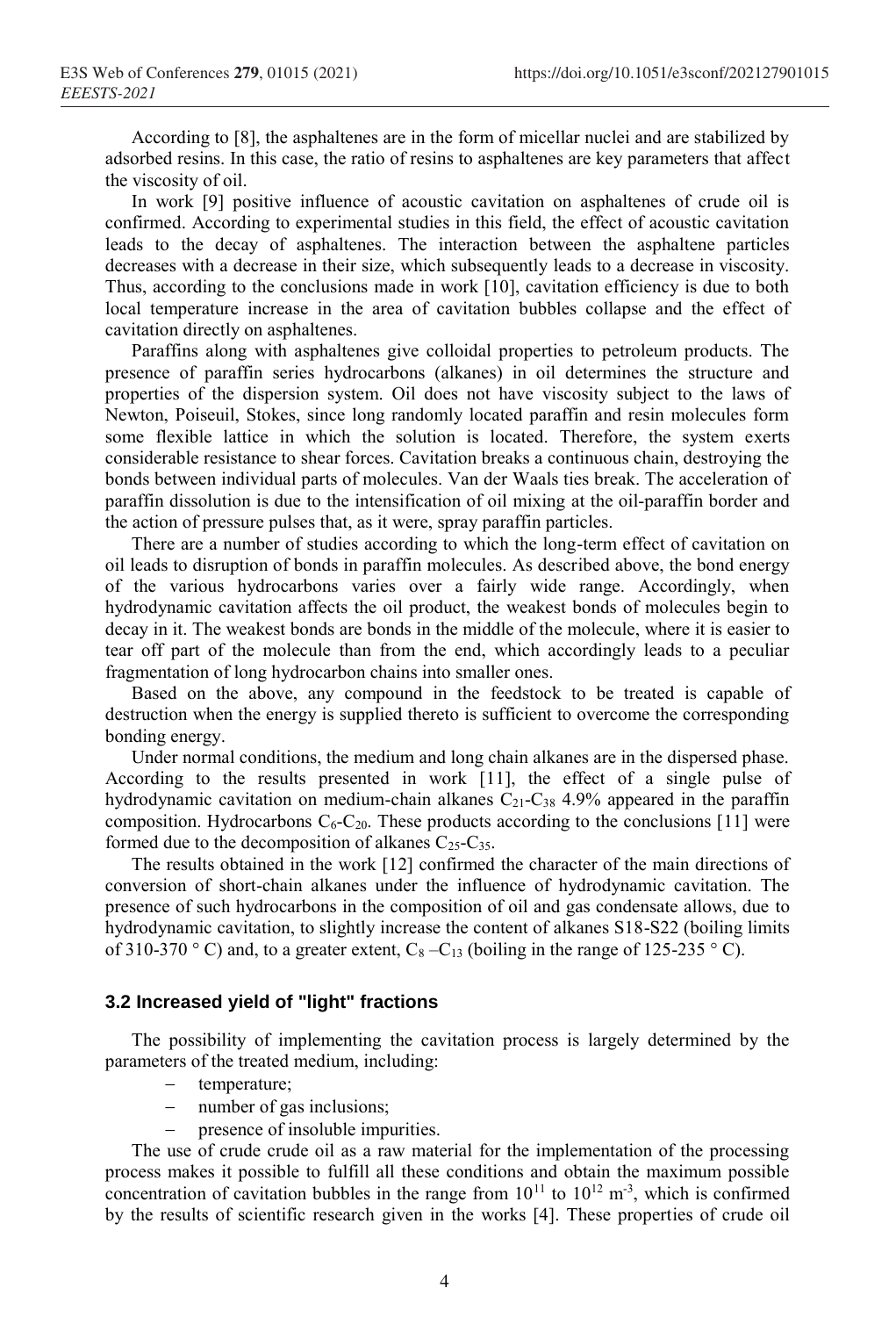make it possible to conclude that the use of cavitation in oil treatment technologies is highly promising by hydrodynamic and acoustic cavitation.

It is known that the collapse of cavitation cavities leads to a local increase in temperature and pressure, initiating a kind of microcracking process.

In general, there are two types of cracking used in the oil industry, divided into thermal and catalytic. Thermal, based on the name, involves the use of high temperatures to break the bonds of molecules.

The authors in scientific work [13] presented a study confirming that cavitation treatment can not only reduce the amount of paraffins in the processed product, but also increase the proportion of resinous and asphaltene hydrocarbons.

In work [14], experimental studies have found that the cavitation effect on oil can initiate partial removal of dissolved gases and light boiling hydrocarbons from the liquid phase. At the expense of it and reactions of consolidation concentration of components of oil, the boiling-away above 200  $^{\circ}$ C increased. The subsequent distillation of the processed product which is followed termolizy showed increase in an exit of the fractions boiling up to 300 °C. Thus, by authors of work [14] it is established that the number of fractions with a temperature of boiling of 120-200 °C increased by 17% and also increase of concentration of paraffin hydrocarbons, naphthenes and aromatic C8 connections - C10 is noted. The number of fractions with a boiling point in the range of 28-350 increased by 4-7%. However, the authors of the work [8] also found that the absence of an effect on the product treated with cavitation for a long time leads to its initial state.

### **3.3 Desulfurization of crude oil**

In addition to the difficulty of reducing viscosity, the process of primary purification of crude oil from harmful impurities that negatively affect the equipment presents significant difficulties. The main impurities that negatively affect the active properties of the catalysts include metals, nitrogen-containing compounds (aniline, pyridine, quinoline). At the same time, sulfur, not being a harmful impurity in cracking, contributes to the process of coke formation, which requires a reduction in sulfur-containing impurities in the primary treatment.

Among the main methods of oil desulphurization, the most common and tested technologies are:

- hydrotreating;
- adsorption methods;
- alkaline cleaning;
- Merox.

All these methods have proven effectiveness in oil desulphurization processes, and have already found their application in many refineries of various capacities. However, their application is difficult not only for mini-refineries. Firstly, the disadvantage common to all methods is the impossibility of complex purification of oil from all sulfur compounds, and their in oil products can contain up to 250 types. Secondly, almost all desulfurization processes are not designed to treat "heavy" fractions of oil, which, given the annual increase in the share of "heavy," dirty grades in the total volume of oil produced, leads to obsolescence and the need to change technologies and the general modernization of oil refining.

Thus, the main negative processes of applying traditional methods of desulfurization of oil and oil residues can be distinguished:

- 1. high energy intensity;
- 2. selectivity of methods;
- 3. irretrievable losses of expensive catalysts;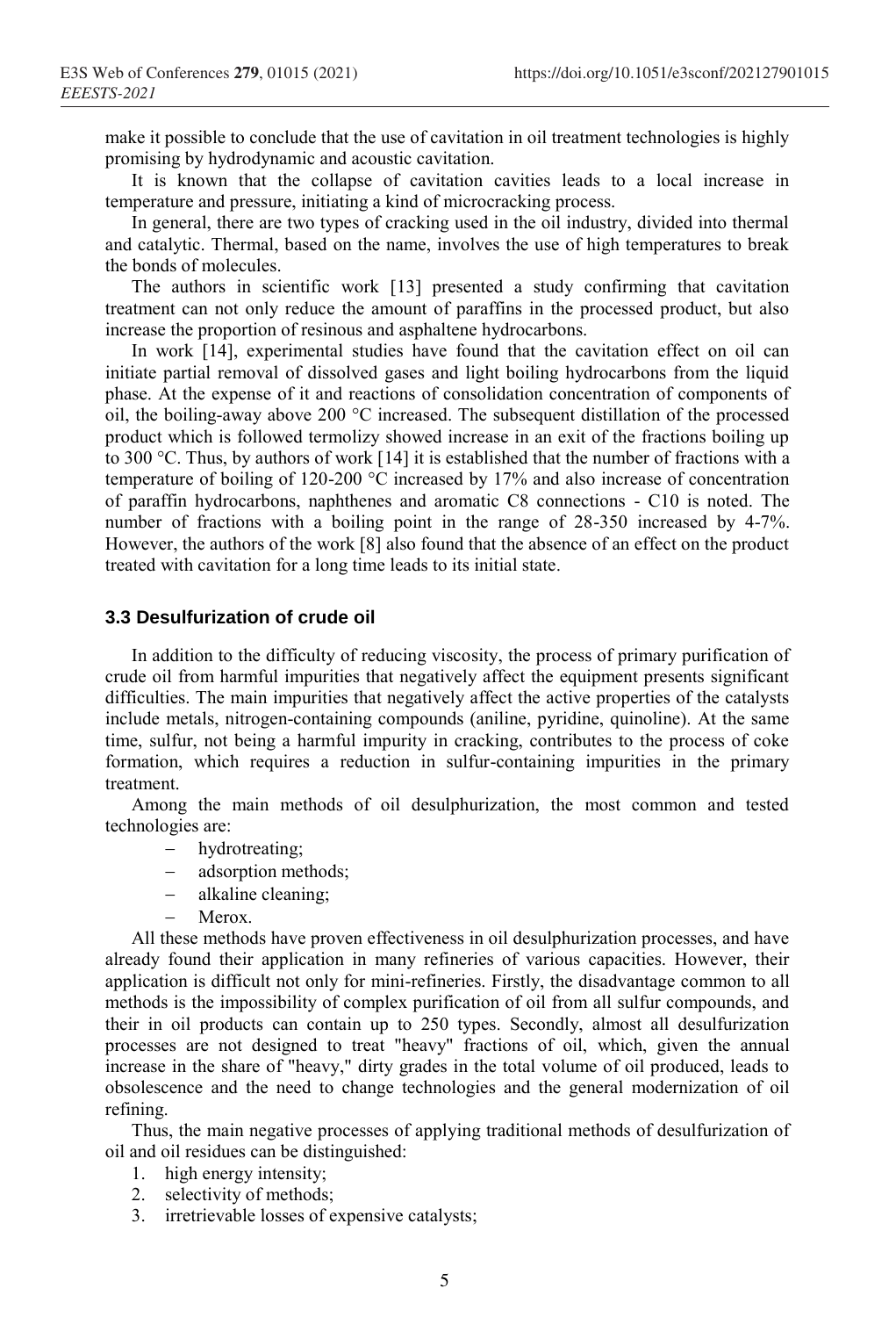4. complexity of the system.

In crude oil, sulfur is divided in its properties into active and inactive sulfur. Active sulfur includes sulfur compounds that can react directly with metals. The active sulfur includes elemental sulfur itself, hydrogen sulfide and mercaptans. Inactive sulfur (passive), respectively, includes compounds that do not react with metals and include sulfides, disulfides, thiophene and thiophane.

The processes used in oil refineries are primarily aimed at removing active sulfur, which can be harmful during operation, storage or transportation. Inactive sulfur, despite the absence of possible direct harm during operation, has low thermal stability, which leads to its decomposition to hydrogen sulfide when heated.

Among the existing methods of oil desulfurization, environmentally friendly methods are being studied most actively in recent years, among which cavitation energy effects, both acoustic and hydrodynamic, are distinguished. The method of sonocatalytic desulfurization of oil products is tested in work [15]. According to this study, the use of ultrasonic cavitation can increase the degree of desulfurization up to 4 times.

Over the past few decades, many works have been carried out to study and develop alternative methods for desulfurization of both crude oil and its products, biodesulfurization methods, ion catalysis, oxidative desulfurization [16-24] have been developed. The analysis and conclusions presented in this paper do not fully disclose the ability of cavitation to implement the oil desulfurization process.

In operation [25] hydrothermal diesel fuel is used as the treatment product. The treatment was carried out in an ultrasonic apparatus with an acoustic wave frequency of 28 kHz in the presence of reagents: hydrogen peroxide (30%), acetic acid (99%) dimethylphomamide (DMF 96%). The results presented in the work do not allow us to conclude that the method is promising, primarily due to insufficient desulfurization, since the method is suitable only for desulfurization of low-sulfur diesel fuels. And the use of additional reagents in the processing process further reduces interest in the technology.

The study presented in the paper [26] is more interesting. It analyzed the treatment of "heavy" grades of oil using hydrodynamic cavitation. The paper presents the procedure of heavy fuel oil treatment by hydrodynamic cavitation at temperature of treated material 800S, atmospheric pressure for 10-15 minutes.

Despite the fact that the treatment was mainly aimed at reducing the viscosity of the treated oil product, analysis of the parameters of the initial oil product and the treated oil, it is possible to conclude that the sulfur content decreases from 3.35 to 2.87. The decrease in sulfur content in heavy oil after cavitation treatment is explained by different values of the bonding energy. The C-S bond energy is lower than the C-C bond energy (276 kJ/mol vs. 334 kJ/mol), resulting in the breakdown of primarily C-S bonds. The positive results presented in the publication, including a decrease in the density of the treated material and a decrease in the sulfur content, make it possible to conclude that the method of hydrodynamic oil treatment is promising. However, in order to increase the effect of reducing the sulphur content, studies aimed at desulfurizing oil should be carried out.

In the works [27-30], the first steps were taken in the development of the desulfurization of oil by hydrodynamic cavitation. In the presented works, the possibility of rupture of sulfur compounds by intense exposure to cavitation is shown. As a result of the treatment, the sulfurous compound was precipitated as micelles. Despite the presented possibility of oil desulfurization by hydrodynamic cavitation, these works miss the study of the effect of cavitation on the accompanying hydrocarbon chains, various impurities, and in general the fractional composition of the processed product and treated product is not evaluated.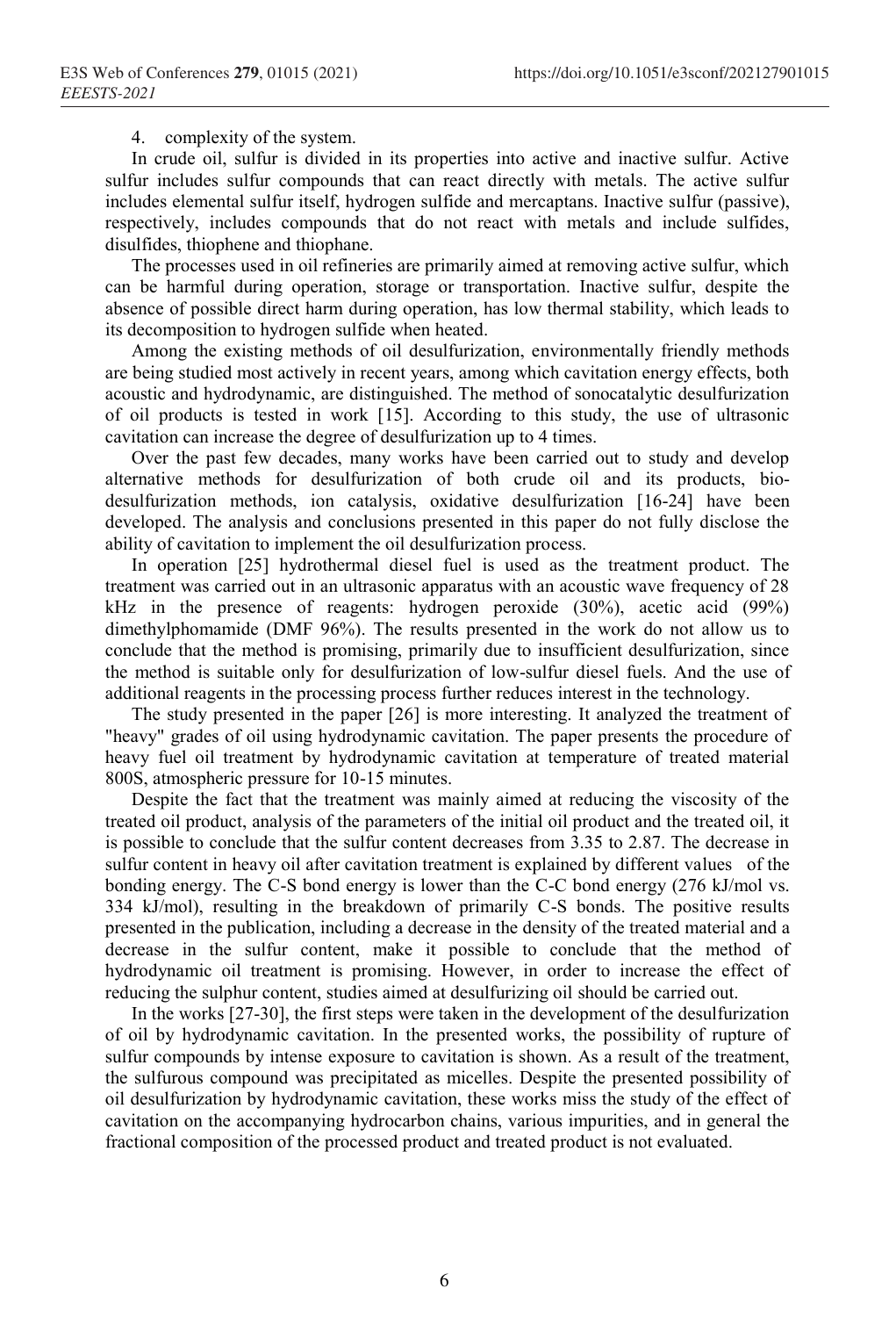## **References**

In recent years, the key problems of the oil industry have become the general weighting of oil, depletion of light grades, and an increase in the amount of harmful impurities. Cavitation technologies, as developing energy-efficient green technologies, have great potential for application both in the field of deepening the processing of extracted oil products and in the stages of cleaning oil from harmful impurities.

Low energy costs for the creation of both hydrodynamic and acoustic cavitation, combined with high efficiency, will remain in the near future the most promising and relevant development. Currently, a number of structures of flow-type hydrodynamic cavitation devices have already been created for the implementation of oil treatment processes on an industrial scale, but the effectiveness of many structures has yet to be proved in the future. At the moment, it can be confidently argued that under certain circumstances, the energy generated by the collapse of cavitation bubbles is sufficient to break a number of hydrocarbon compounds. To increase the efficiency of a particular technology, it is necessary to conduct experimental studies on the possibility of breaking the bonds of certain types of compounds, which in the future will help to create technologies for the selective effect of acoustic and hydrodynamic cavitation on the fractional composition of oil. The technologies currently being developed should focus on the treatment of high viscosity and heavy grades of oil with a high content of asphaltenes, since a higher initial viscosity of crude oil leads to higher cavitation efficiency.

Here are some examples:

- 1. Balasubrahmanyam Avvaru, Natarajan Venkateswaran, Parasuveera Uppara, Suresh B. Iyengar, Sanjeev S. Katti, Ultrasonics Sonochemistry, **42**, 493-507 (2018), ISSN 1350- 4177.
- 2. Ivanitsky G.K. Collection of scientific articles Modern Science, **2 (7)** 52-58.
- 3. K.Yu. Yakimenko, A.A. Wengerov, A.E. Brand Basic research. **5(3)** 531-536 (2016)
- 4. Nurullaev V.Kh. Transportation and storage of oil products, **1**. 38-42 (2017)
- 5. Koryagin V.A. Burning water-fuel emulsions and reducing harmful emissions. C-P, 1995.
- 6. A. Chakma, F. Berruti, Ultrasonic visbreaking of Athabasca bitumen, in:Proceedings of the 5th UNITAR International Conference on Heavy Crude and TarSands, 1991
- 7. C. Shi, W.Y. Yang, J. Chen, X. Sun, M. Pei, Application and mechanism of ultra-sonic static mixer in heavy oil viscosity reduction, Ultrason. Sonochem. **37** 648–653 (2017)
- 8. U.K. Gollapudi, S.S. Bang, M.R. Islam, Ultrasonic treatment for removal of asphaltene deposits during petroleum production, in: SPE 27377, SPE Intl.Symposium on Formation Damage Control, Lafayette, Louisiana, U.S.A., 1994
- 9. I. Najafi, M. Amani, Asphaltene flocculation inhibition with ultrasonic wave ra-diation: a detailed experimental study of the governing mechanisms, Adv. Petrol.Explor. Dev. **2 (2)** 32–36 (2011)
- 10. Salehzadeh, A. Akherati, F. Ameli, B. Dabir, Experimental study of ultrasonicradiation on growth kinetics of asphaltene aggregation and deposition, Can. J.Chem. Eng. **94 (11)** 2202–2209 (2016)
- 11. Torkhovsky V.N., Vorobyev S.I., Egorova E.V., Antonyuk S.N., Gorodsky S.N. Vestnik MITHT (Fine Chemical Technologies). **9 (4).** 59–69. (2014).
- 12. V.N. Torkhovsky, S.N. Antonyuk, S.I. Vorobyov, M.V. Nikolaev Fine Chemical Technologies **12 (5) (**2017)